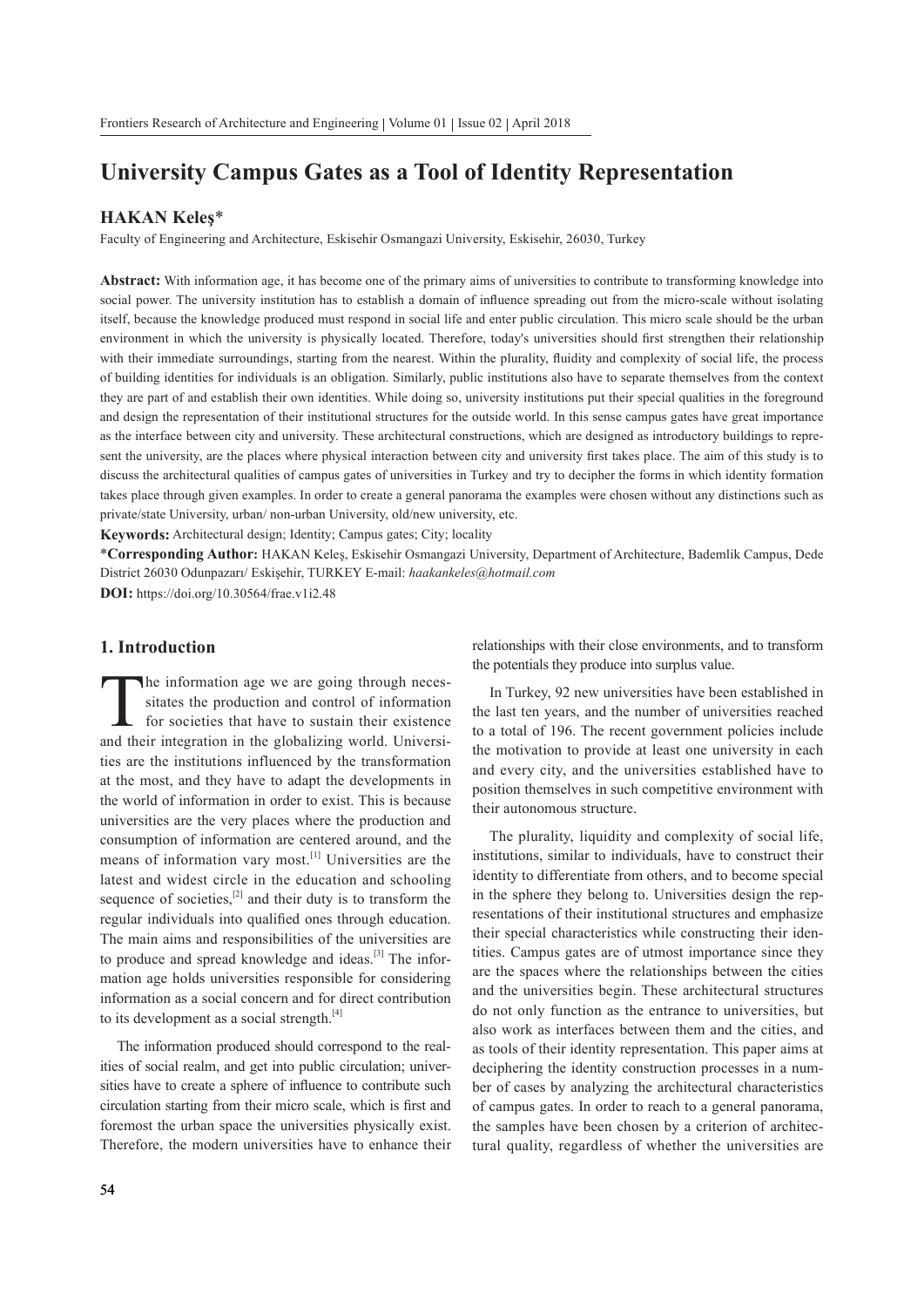state or foundation universities, whether they are inside or outside of the cities, and whether they are new or old.

# 2. "Identity" as a Concept

The word "identity" is defined by the Turkish Language Association as follows: "1.The entirety of all the distinguishing attributes, features and characteristics of an individual as a social being, which make him/her who s/he is. 2.Document or ID card that has someone's name and other information about him/her. 3.The entirety of all the characteristics to distinguish an object."<sup>[5]</sup> This definition limitedly attributes "identity" to individuals and objects; however, today each and every "thing" needs an identity ontologically. This identity might voluntarily be determined, or it can be a process the context of which would be constructed in time. Identity, thus, cannot be limited to a concept which defines human beings only.

City, in its narrowest sense, is defined as "a settlement, the population of which mostly deal with trade, industry or administration; where agricultural activities do not take place".[5] Non-agricultural production is dominant in the city where the means of production and population centres around. The city is consisted of high levels of integrity, while uniformity cannot be observed.<sup>[6]</sup>

Universities are institutions directly related to urban formations, thus, the concept "urban identity" is also crucial for our topic. Cities are in a continuous process of improving the qualities of the services they provide, and of keeping up with the times in an ever-transforming global world order; so they complete their structural development and review their administrative mechanisms. This structural and administrative evolution is determined by globalization. Globalization shrinks the world, and at the same time emphasizes fragmenting differences paradoxically. The variety of local cultures emerged in such a way that competition among the localities and cities is stimulated. Intense improvements in international communication have made the interaction between the local and the global much more intense, and have resulted in the emergence of new fragmentations and "localities".

Lynch defines "identity" as the originality and difference of an object from all others, and claims that identity is not identical to anything else; it is unique.<sup>[7]</sup> Prohansky, Fabian and Kaminoff define the identity of a city, which it has as a place, as a base of individual identity. It is a compilation of memories, ideas, interpretations, opinions and emotions on specialized physical settings. The identity of a place is a sense of belonging to that place stemming from the identity of it.[8]

According to Bott, Cantrill and Myers, place is an outcome of the merging physical and cultural characteristics together with individual interactions and needs.[9] Bott, Cantrill and Myers' approach to identity also includes the formation of identity of place by specialized and distinct symbols as a product of various emotions. These symbols emerge as the first impressions and experiences of the place in the first encounter. Ardoin emphasizes the spirit of the place too, and defines four dimensions of it as follows:

 $(1)$  Bio-physical or physical formations that influences the buildings and the natural environment;

(2) Individual psychology determined by the physical context of the place;

(3) Socio-cultural elements related to social communities and cultural concepts;

(4) Political and economic elements as the reflections of local procedures.

Departing from these definitions of place and its identity, it can be claimed that global world imposes the possession of a well-defined identity, which contains the physical and social characteristics of urban spaces, and becomes crystallized as the set of constrained features of the city. Thus, all the elements that exist in the city are to contribute the formation of its identity. At the end, the values which belong to the city determine the definition of it. Therefore, each city has a distinct image, and this image is the identity of that city.<sup>[10]</sup>

The discussion on the identity of cities has a direct impact on universities. As will be seen in the further chapters of the present study, universities mostly stick to the identities of the cities they are built in while constructing their identities. Institutional identity is determined by the institutional dynamics; however, contextual dynamics also get involved. Corporate identity, similar to individual and urban identities, is the way of representation of that institution. However, unlike them, the basic characteristics of an institution are produced from the scratch, and thus the corporate identity can be designed from scratch.

As claimed above, institutions also have their own distinct identities, characters, virtues and traits that make them different from the others. Identity is not for human beings only; all the organizations, institutions and establishments, which have various roles in the social realm, have their own identities.<sup>[11]</sup> The identity of an institution is the entirety of the forms the institution represents itself; and identity is defined as follows: "The entirety of activities which direct the perception of the institution's representation." Initial visible aspects of the cor-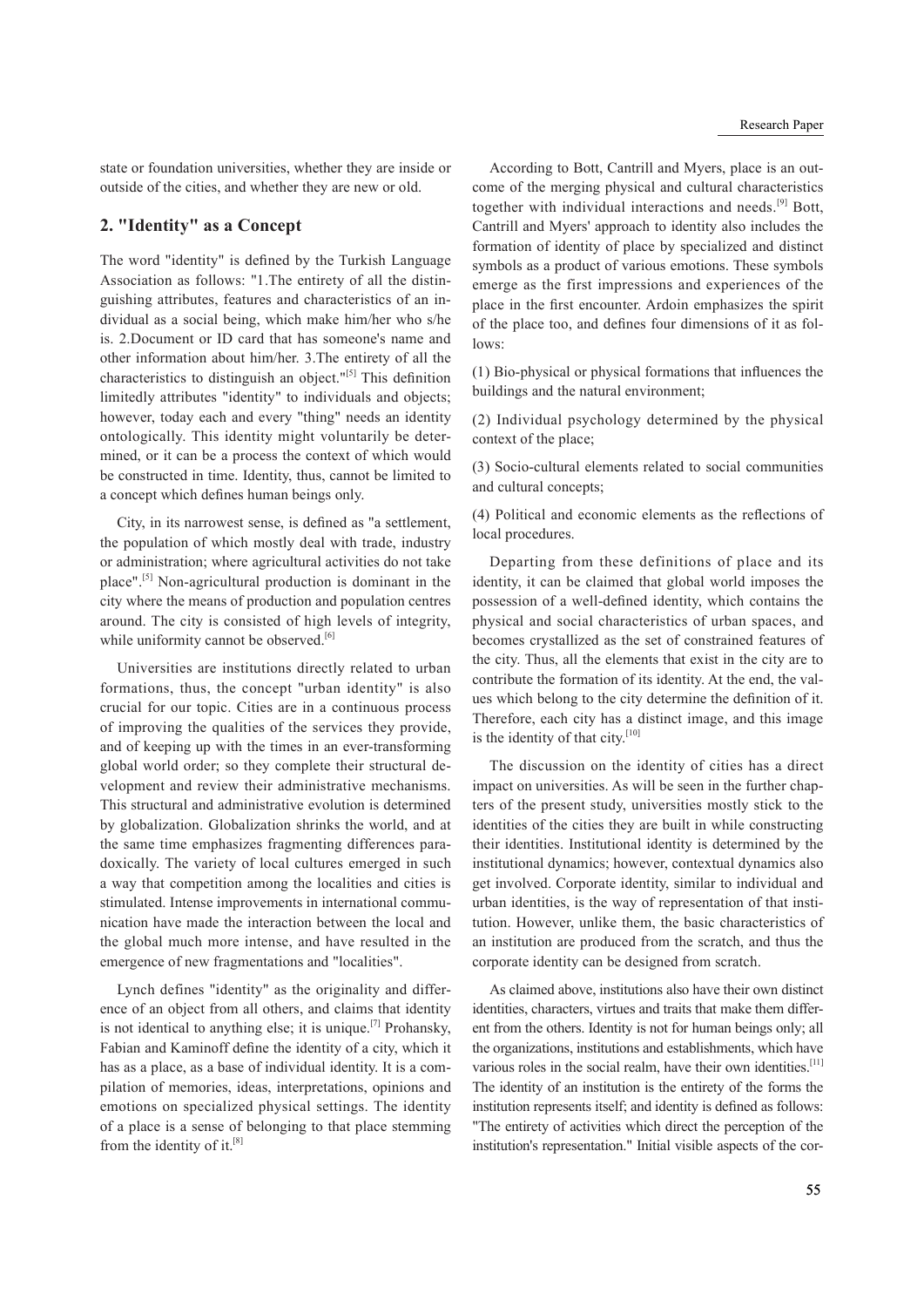porate identity are logos, business cards, headed letter papers and so on. However, a corporate identity necessitates institutionalization first.<sup>[12]</sup>

Highhouse et.al., in their survey in the corporations such as American Express, Dow, Exxon, and General Electric, showed that companies which actively carried out their corporate identity operations attracted employees more than others.[13] Van Den Bosch conducted a survey across 20 big companies in Netherlands, and came to the conclusion that evaluations on visual identity increased the awareness about the elements of visual identity, and emphasized the importance of visual elements in the formation of identity.[13] Luthesser claims that, corporate identity starts with the establishment of the corporate mission which transmits the philosophy of the institution to the participants, and emphasizes the importance of institutional mission in the formation of corporate identity.

These all about corporate identity are valid for the university as an institution. Each university constructs a corporate identity to represent its characteristics, starting from its immediate surroundings. Various means are employed in various mediums throughout this process, and what is expected is a consistent whole. While constructing its identity, a university has to be selective about many aspects, such as the position of its campus in the city, the architectural language it employs in the design of the campus, its logo, and the academic fields in its structure.

This research explores how universities construct their identities with the campus gates they employ as a surface to interact with the cities they are located in, and how the formal languages of these gates integrate the present identities and dynamics of those cities. Formal, symbolic and spatial proofs will be presented in this paper.

# 3. The Relationship between the University and the City, and the Gate as an Architectural Interface

"University" is defined as "an educational institution which has scientific autonomy and public entity, consisting of faculties, institutes and colleges, which practice scientific research and publishing, and which are governed by the same directorate". The word "university" in western languages originates from a word of the late Latin language, "Universitas", which means "whole, unity, community". Its recent common usage implies its character to be open to all the society, and defined as "the place / institution where all sorts of knowledge is produced and taught".<sup>[14]</sup> Wissema explains the development of university in time throughout generations, and categorizes universities in three historical phases: Universities of Middle Ages (the first generation), Humboldt Universities (the second generation), and the third generation universities.<sup>[15]</sup> The institution has had its recent form in the post-industrial period, and starting from its former phases, it has developed its efforts to make the knowledge public, getting involved in increasingly complex relations with social and political contexts. Modern universities, in addition to their traditional functions such as education and research, have further national and international financial missions such as research collaborations with the private sector and licensed inventions; and these missions also have influence on their close environments.<sup>[16]</sup> Universities now have to strengthen their relationships with the cities they locate in. In Turkey, the relationships of the universities with the cities they locate in have not been so close, since the knowledge-production function of the universities is considered to be universal and international, and the local relationships of the universities have remained in the background.<sup>[17]</sup> Until 1950s, the universities in Turkey were built inside the cities, and many of these campuses still remain. Faculty and college buildings of many universities have been developing in urban areas, old buildings are renovated, and new buildings are erected whenever ground plots are available.[18] The universities located in the cities become parts of the cities in city blocks accessible for urban usage. They make use of urban services; however they are always subject to reconstruction and rezoning threats.<sup>[19]</sup> University-city relationship in its idealized form, however, cannot be observed in the universities in cities in Turkey. Most of the time, the campuses are isolated from the city with great walls which do not allow a permeability between the urban population and that of the university. One or a few gates of the campuses cannot satisfactorily integrate the university and the city, since access control points for security purposes make it worse.

The cities located out of the cities have self-sufficient campuses which include not only educational, research and operational buildings, but also buildings for all the necessary functions such as dwelling, entertainment, shopping, sports, health and recreation.<sup>[18]</sup> Such campuses are not involved in the urban life and traffic outside campus. They are closer to nature. They generate their interior commune, and the social ideas are reflected in the physical planning of their microcosmic cities, i.e. their campuses. The idea of campus, applied in USA first, stems from the "castrum" of the middle ages, and it is defined as "repeating units in a unified order, and formation of the whole consistent with the basic idea, with the development of such units". $[20]$  The most appropriate location for a university campus is the immediate outskirts of the urban areas.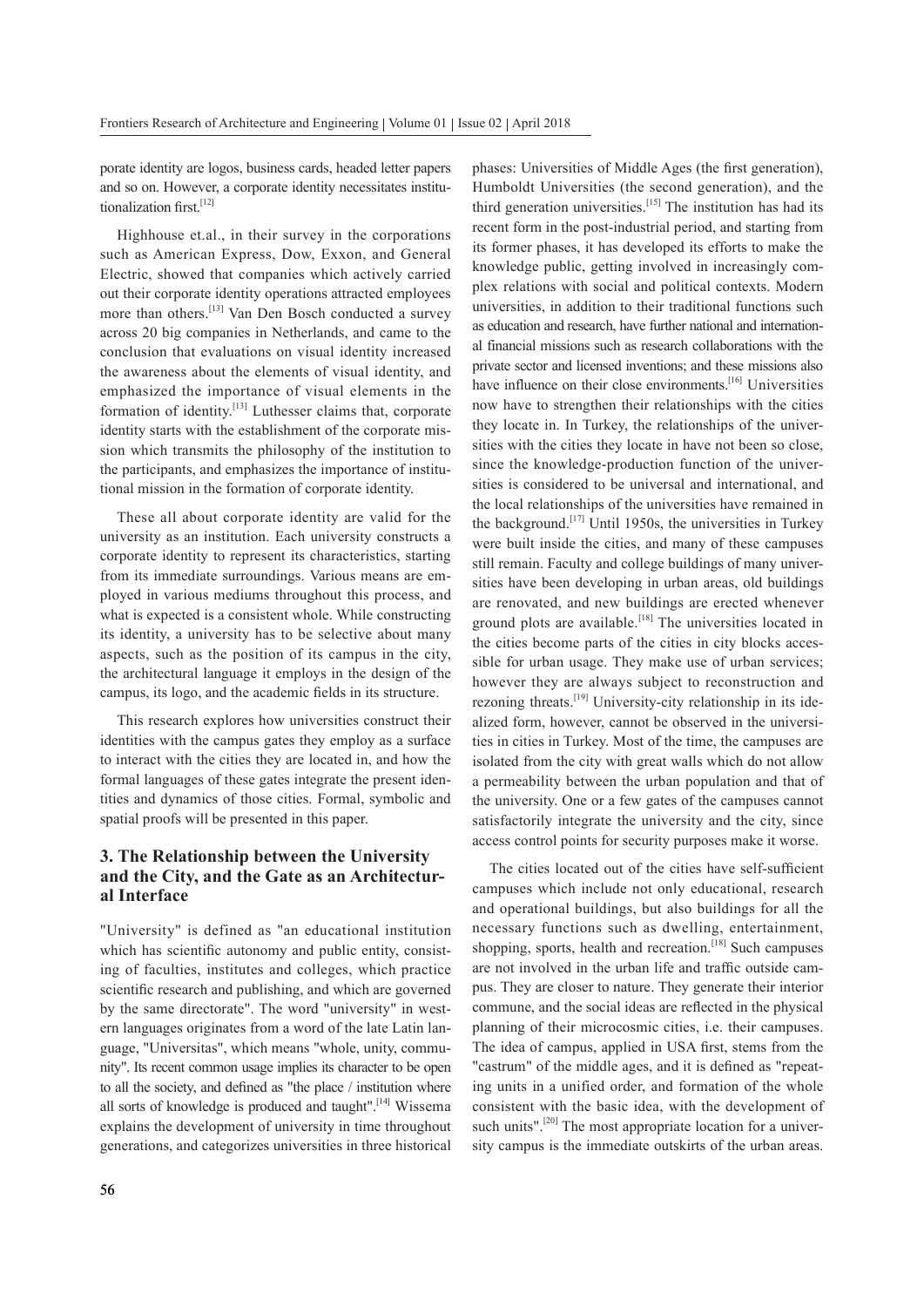University, in his opinion, should integrate with its environment in such a way that open spaces of the campuses must be accessible by the public, and the dormitories should be in cottage system, not in the form of military barracks.[19]

In both types, the expectance is an organic relationship with the university and the city, however, the outcome has always been a form of mutual exclusion, which limited the contact between the university and the city physically occur at the campus gates only. The campus gates in Turkey have been considered solely as surfaces for passage, and designed accordingly, while it is possible to imagine them as peripheral organs. The only concern about the university gates how it looks when it is observed from the city, and how it would represent the identity of the university.

It is also necessary to review how "gate" has been read as a cultural code. From Seljukian period on, "gate" has always been a means of magnificence and show off. In Pakalın's paper, the Ottoman uses of the Arabic word for gate, i.e. "bab", in noun phrases are explored in order to show the variety of symbols the word has been related: Bâb-ı-âli (The grand gate), Bâbu'ssaâde (the gate of felicity), Bâb-ı Hümâyun (imperial gate), Bâbu'sselâm (the gate of welcoming), Bâb-ı şerif (the gate of Mevlana's tomb), Bâb-hükümet (the gate of the government), Bâb-ı devlet (the gate of the state), Bâb-ı fetva (the gate of the grand judge), Bâb-ı seraskeî (the gate of military), Bâb-ı ı ahiret (the gate of the afterlife), Bâb-ı selâmet (the gate of salvation), Bâb-ı cihad (the gate of war), Bâb-ı ül ebvap (the gate of the gates), Bâb-ı ullah (the gate of god), Bâb mahkemesi (the gate of the court), Bâb-ı inayet (the gate of mercy)<sup>[21]</sup> The border gates separating the neighboring countries from each other, the city gates that serve as the entrance to cities, the gates of the middle age castles with drawbridges, fully ornamented crown gates of historical buildings, ceremonial gates of the governors with military guards, the gates located on the holy routes of the temples, victory gates after wars are all the examples which have symbolic values besides their functions, and they add up to the concept of gate in the culture.<sup>[22]</sup> The famous ceremonial gates of the Topkapı Palace are greatly valuable in this sense.

The university as a symbol of education and knowledge seems to have isolated itself from the outer world by the use of its gate. In our country, the seminal example might be the gate of Beyazıt Campus of İstanbul University as a significant architectural image. This campus had been used as a military campus, and the gate was built in 1827 in a different from than its recent form. Its present form was built in 1864. After İstanbul University was established, the gate became the unique element of identity representation for the university. In most of the discussions on universities, science and education, the front façade of the gate facing Beyazıt Square, i.e. its face towards the city, has been used as an image. This may be one of the reasons why universities made use of their gates facing the cities as their representations traditionally.

## 4. Gates of Universities in Turkey as Tools of Identity Representation

Besides their basic function, i.e. as passages between the city and the campus, and as an interface, the university gates have been used to construct their identity. Universities designed their gates considering the characteristics of the cities they are located in, their institutional characteristics, and the geographical characteristics of their region; and the way the city would perceive them has been a crucial concern in the designs of these gates. The examples in this paper are not chosen in a chronological order. The university gates bearing similar characteristics are grouped and categorized according to the revealing concepts. The resulting picture shows that many gate designs had similar concerns, although identity emphasizes uniqueness. It should be noted that there are many aspects in design and construction processes of these gates that we cannot discuss here in the limits of this paper, such as the costs, administrative problems, qualified designers and so on. In the scope of this paper, the aim was to sketch out a general panorama.

The motivations of the universities in Turkey while designing their gates as identity representation tools are categorized into four groups:

- (1) Local references
- $(2)$  Free-floating historicity
- (3) Geometric / Stylistic Experiments
- (4) Place/ ments: Spatialized Gates

These sub-topics were generated by discussing the similarities of the grouping samples. These similarities are; common architectural elements, structural aspects, symbolic references and relationship with context. Aesthetic judgment was avoided, and an objective perspective was attempted.

#### 4.1 Local References

The parallelism between the identity of the city and that of university was often observed in the examples. Especially the universities established in Anatolia designed their gates with obvious direct or transformed references to the identity of the city they are located in.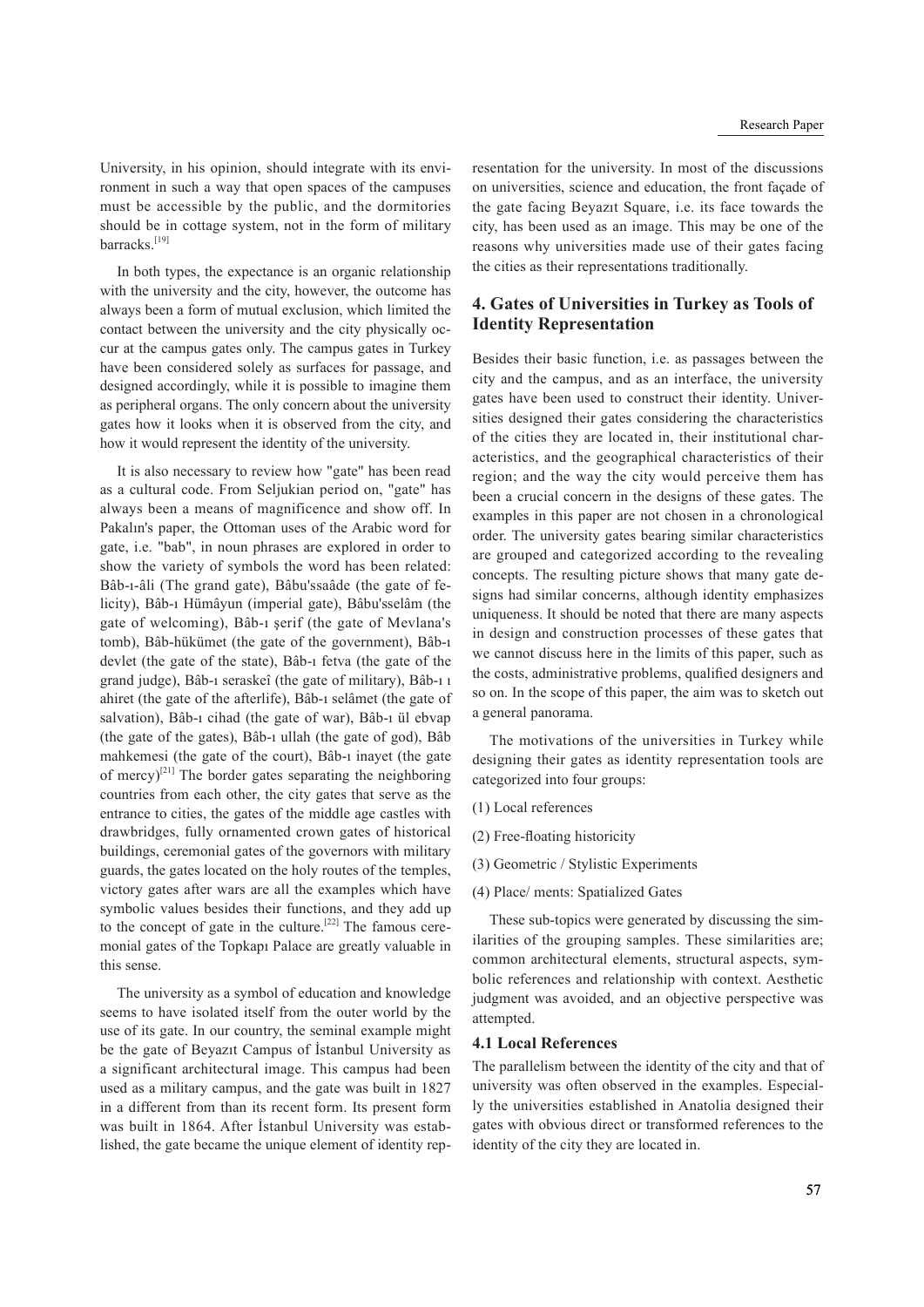

Figure 1. The Gate of Adıyaman University and the Cendere Bridge in Adıyaman

Usually, the architectural objects in the cultural heritage of the related city were analogically transformed into a gate, and the outcome had an effect that the observer enters into an institution which is a continuous part of the city.



Figure 2. The Gate of the Harran University and Historical Houses of Harran



Figure 3. The Gate of Recep Tayyiip Erdoğan University and Historical Houses of Rize

As can be seen in the images above, some formal characteristics or architectural details in the historical textures of the cities were either directly copied or transformed, with an aim of material and formal similarity.



Figure 4. University of Ahi Evran and Cacabey Mosque in Kırşehir

From these preferences in the representation, it may be claimed that these universities as educational institutions relate knowledge with locality, and seek their identity in their roots. However, since they either copied or directly used the local forms, their perspective seems to be formalist and two dimensional. In some examples, the forms of gates present in the historical texture were used in an updated design, and the outcomes were far-fetched formal contradictions.

## 4.2 Free-floating Historicity

Another common tendency observed in the examples is the use of total historicism as a perspective to relate with the local. These universities, rather than making use of local historical images, designed their gates as historical collages in which forms, ornamentations, and organizations were used to refer to historicity in general. Rather than clear local references to a place or to a city, a monumental effect was aimed, similar to that of the gate of İstanbul University.



Figure 5. The Gate of Altınkoza University



Figure 6. The Gate of Kütahya Dumlupınar University

Some examples formally represent an artificial historicity while they also attempt to integrate the place by their spatial positioning in the city.



Figure 7. The Gate of the International Antalya University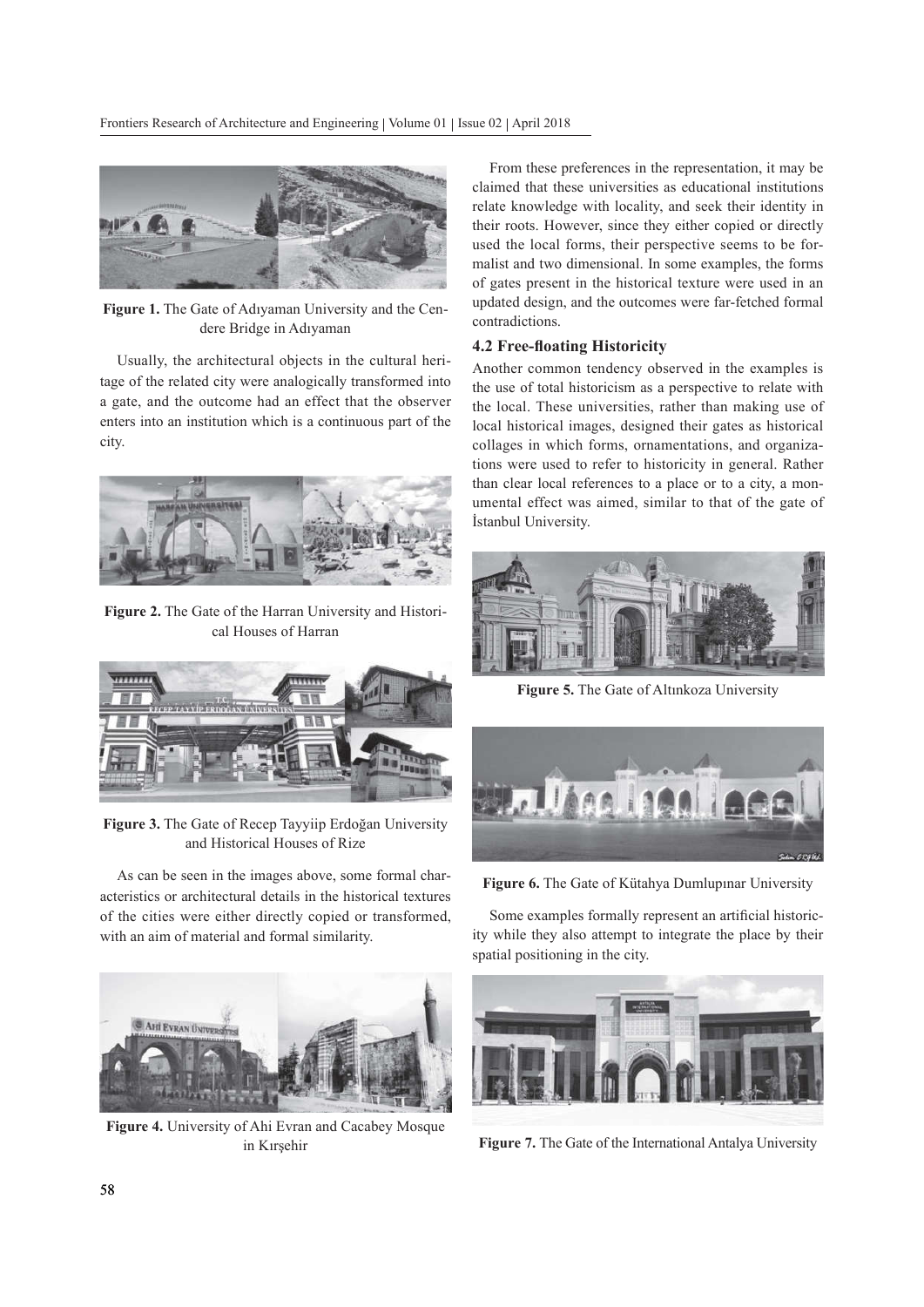

Figure 8. The Gate of Konya Selçuk University



Figure 9. The Gate of Bayburt University

Considering the fact that the most of the examples in this category are recently established universities, the concept "free-floating historicity" is used to explore how they attribute an artificial set of roots, history and historicity to their identity. While they construct their identity in the cities they are located, they make use of images and ornamentations regardless of the historical or geographical source of them. The outcomes turn out to be obvious examples of lack of identity. In any of these examples, one can change any historical element with another one from an entirely different period, and the result would not change at all. While these institutions seem to have an identity construction strategy to appear as a well-rooted institution, the results are the opposite.

# 4.3 Geometric / Stylistic Experiments

Another strategy in identity representation by campus gates is to produce the gates as images independent of the characteristics of the place and the city, without any historical connection, just using the recent building methods. There are many examples in this category. While some of them attempt unique formal experiments in order to construct a catchy representation, some others simply employ repeating basic geometric forms.

## 4.3.1 Rational Objects

The examples in this category are mostly in Anatolia. The gates pragmatically separate the functions of pedestrian passages and vehicle passages, and employ fringes to remark the gate. The forms used include primal geometric shapes in a non-contextual fashion. These examples simply use names and logos of the university to represent the identity of the institution.



Figure 10. The Gate of Ağrı İbrahim Çeçen University



Figure 11. The Gate of Bingöl Univesity



Figure 12. The Gate of Canik Başarı University



Figure 13. The Gate of Melikşah University

As can be seen in these examples, these gates are used as vistas that remark the spot of entrance. In most of them, horizontal and vertical forms are combined in clear geometric relations. These examples can be considered as the most difdent ones in terms of identity representation.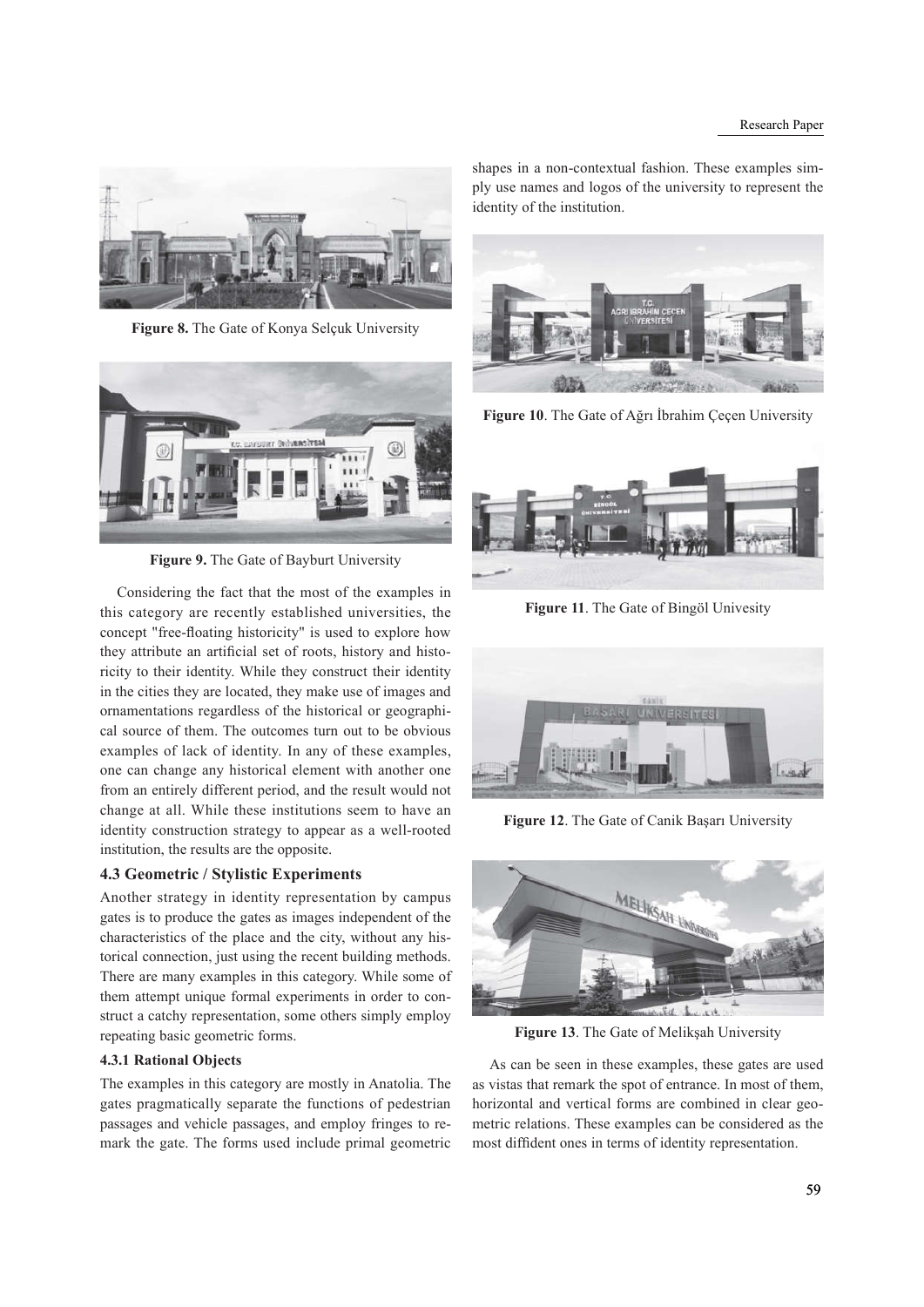Frontiers Research of Architecture and Engineering | Volume 01 | Issue 02 | April 2018



Figure 14. The Gate of Avrasya University



Figure 17. The Gate of Nevsehir University

#### 4.3.2 Formal Quests

A part of the gates, which are designed independent from the city and the history attempt to reconstruct the perception of the university by employing new forms. The present context is generally ignored, and the gates become attention-grabbing autonomous architectural objects. Some universities used their corporate logos as the point of departure for the spatial design of the gates. This attempt seems to aim at sustaining the corporate identity.



Figure 15. The Gate of Gümüşhane University



Figure 16. The Gate of Muğla University

What is common in this category is the variety of materials and colours. A further study would show whether the local materials were used in the construction of these gates or not. Considering their existence in the city, the aim of the gates in this category seems to be abstraction, non-contextuality, and production of an attention-grabbing image.



Figure 18. The Gate of Karabük University



Figure 19. The Gate of Süleyman Demirel University

#### 4.4 Place/ment: Spatialized Gates

Some of the examples in this research manage to transform their relation with the city to an architectural and spatial formation. In these examples, in contrast with all the above, the gates are not considered as two-dimensional passage surfaces and the representation of institutional identity is not designed as surface graphics. The function of entrance in these examples, expand into a spatialized design. Especially in the award-winning projects in the national architecture competition for the gate of Davutpaşa Campus of Yıldız Technical University, the relationship of the gates with their place and the city makes them much more than simple passages.

Another common point in all these projects is that the project images depict an expansive, dynamic and wider entrance processes while all of them became much simpler when they were built. This means that in theory some attempts exist to enhance the relations between the city and the university, however practically the old tendencies overcome these attempts.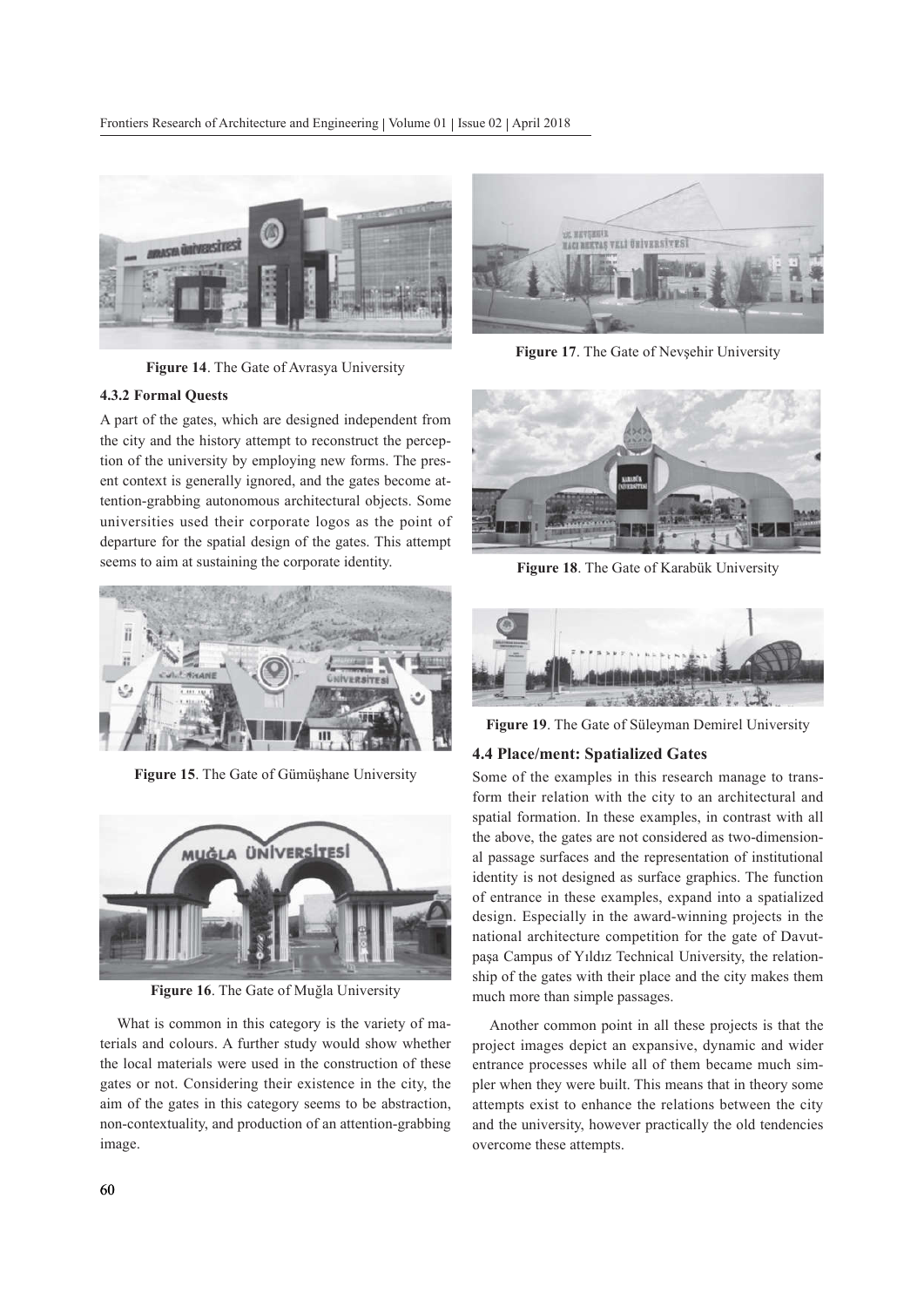

Figure 20. The Digital Image from the Project of the Gate of Ordu University



Figure 21. Project for the Gate of Çankırı Karatekin University

above all had similar concerns, and they attempted to transform their place rather than being a solely visual representation of the university. These gates, formed by an expansion of the fringe and belonging to neither the university nor the city, can be imagined as the potential starting point of the idealized relationship between the university and the city. These spaces have the potential to organize the identity of the related institution.



Figure 23. The Gate of Pamukkale University



Figure 24. The Gate of Uludağ University



Figure 22. The Project Proposal for the Gate of Sütçü İmam University

As in other examples, some university gates mind about their location, and attempt to reorganize and rede fine that place spatially with their existence. Some of them are located at the border with the city, and they open new spaces for city functions, while the structures of some others make their surroundings more defined environments. The award-wining projects of the competitions mentioned



Figure 25. The Gate of Abdullah Gül University



Figure 26. Award Winning Projects in the Competition for the Gate of Davutpaşa Campus, Yıldız Technical University